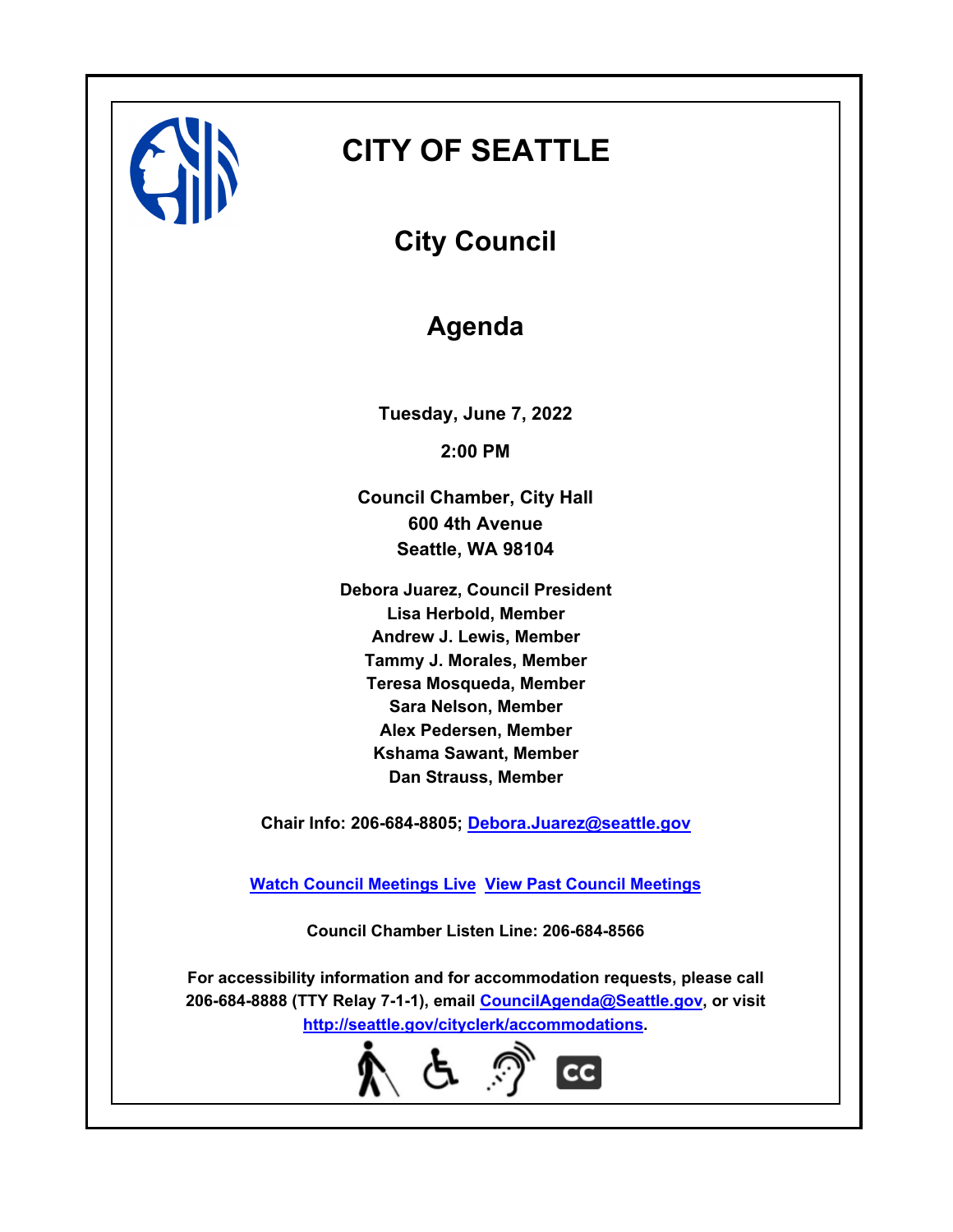## **City Council CITY OF SEATTLE Agenda**

## **June 7, 2022 - 2:00 PM**

## **Meeting Location:**

Council Chamber, City Hall, 600 4th Avenue, Seattle, WA 98104

## **Committee Website:**

http://www.seattle.gov/council

Members of the public may register for remote or in-person Public Comment to address the Council. Details on how to provide Public Comment are listed below:

Remote Public Comment - Register online to speak during the Public Comment period at the 2:00 p.m. City Council meeting at http://www.seattle.gov/council/committees/public-comment. Online registration to speak will begin two hours before the 2:00 p.m. meeting start time, and registration will end at the conclusion of the Public Comment period during the meeting. Speakers must be registered in order to be recognized by the Chair.

In-Person Public Comment - Register to speak on the Public Comment sign-up sheet located inside Council Chambers at least 15 minutes prior to the meeting start time. Registration will end at the conclusion of the Public Comment period during the meeting. Speakers must be registered in order to be recognized by the Chair

Submit written comments to all Councilmembers at Council@seattle.gov

## **A. CALL TO ORDER**

- **B. ROLL CALL**
- **C. PRESENTATIONS**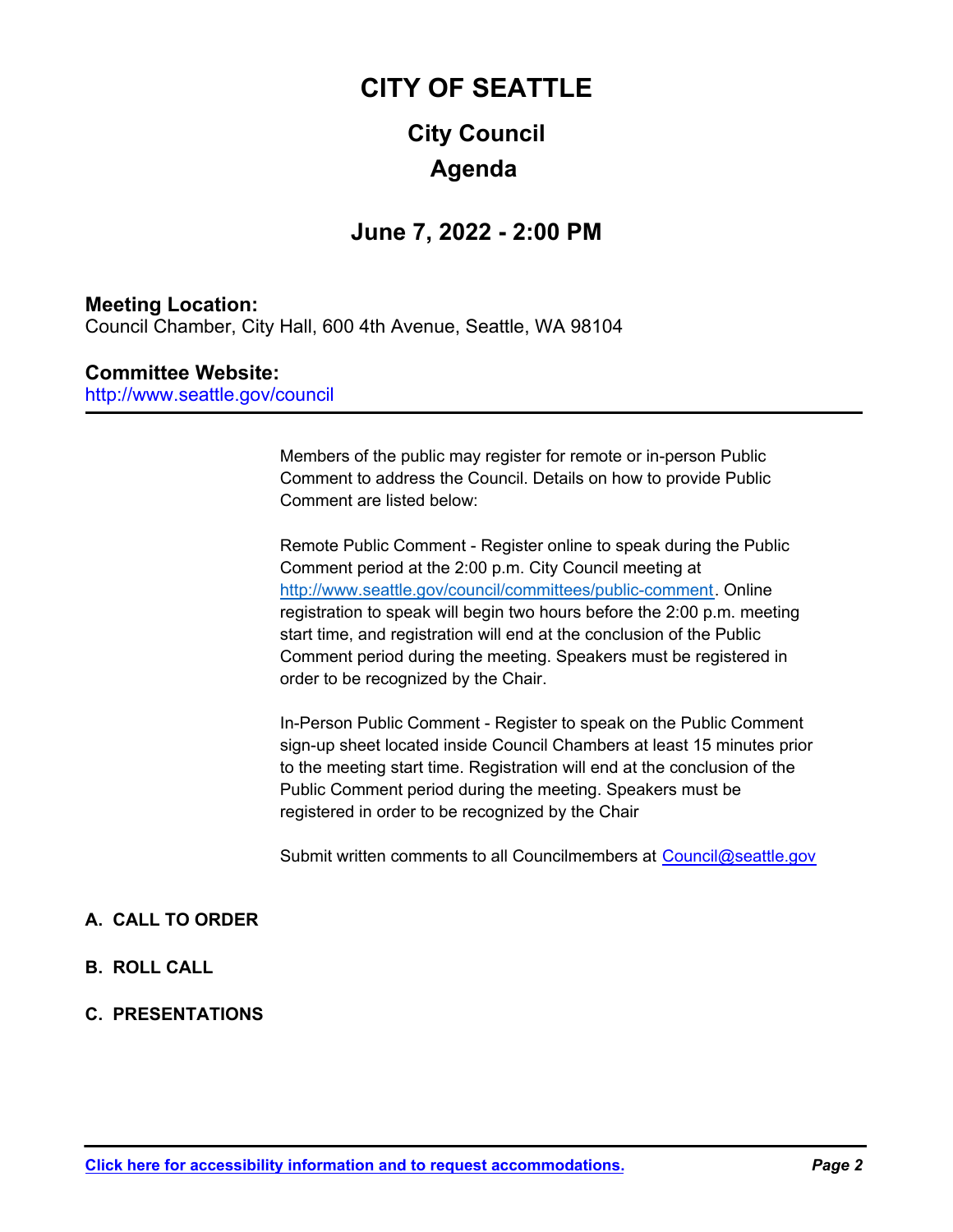## **D. PUBLIC COMMENT**

*Members of the public may sign up for remote or in-person public comment to address the Council for up to 2 minutes on matters on this agenda; total time allotted to public comment at this meeting is 20 minutes.*

## **E. ADOPTION OF INTRODUCTION AND REFERRAL CALENDAR:**

*Introduction and referral to Council committees of Council Bills (CB), Resolutions (Res), Appointments (Appt), and Clerk Files (CF) for committee recommendation.*

[IRC 352](http://seattle.legistar.com/gateway.aspx?m=l&id=/matter.aspx?key=13050) June 7, 2022

*Attachments:* [Introduction and Referral Calendar](http://seattle.legistar.com/gateway.aspx?M=F&ID=36ccd475-762d-4398-9e0a-29bad3c93ce3.pdf)

### **F. APPROVAL OF CONSENT CALENDAR**

*The Consent Calendar consists of routine items. A Councilmember may request that an item be removed from the Consent Calendar and placed on the regular agenda.*

#### **Journal:**

**1.** [Min 382](http://seattle.legistar.com/gateway.aspx?m=l&id=/matter.aspx?key=13048) May 31, 2022

**Attachments: [Minutes - Special Meeting](http://seattle.legistar.com/gateway.aspx?M=F&ID=1fb20200-d3c7-4039-ab1f-6d8244a111d5.pdf)** 

**2.** [Min 383](http://seattle.legistar.com/gateway.aspx?m=l&id=/matter.aspx?key=13049) May 31, 2022

*Attachments:* [Minutes](http://seattle.legistar.com/gateway.aspx?M=F&ID=47ad3fbf-bb83-4217-aaa3-a5fa3e6f3f10.pdf)

### **Bills:**

AN ORDINANCE appropriating money to pay certain claims for the week of May 23, 2022 through May 27, 2022 and ordering the payment thereof; and ratifying and confirming certain prior acts. **3.** [CB 120334](http://seattle.legistar.com/gateway.aspx?m=l&id=/matter.aspx?key=13022)

#### **Appointments:**

## **NEIGHBORHOODS, EDUCATION, CIVIL RIGHTS, AND CULTURE COMMITTEE:**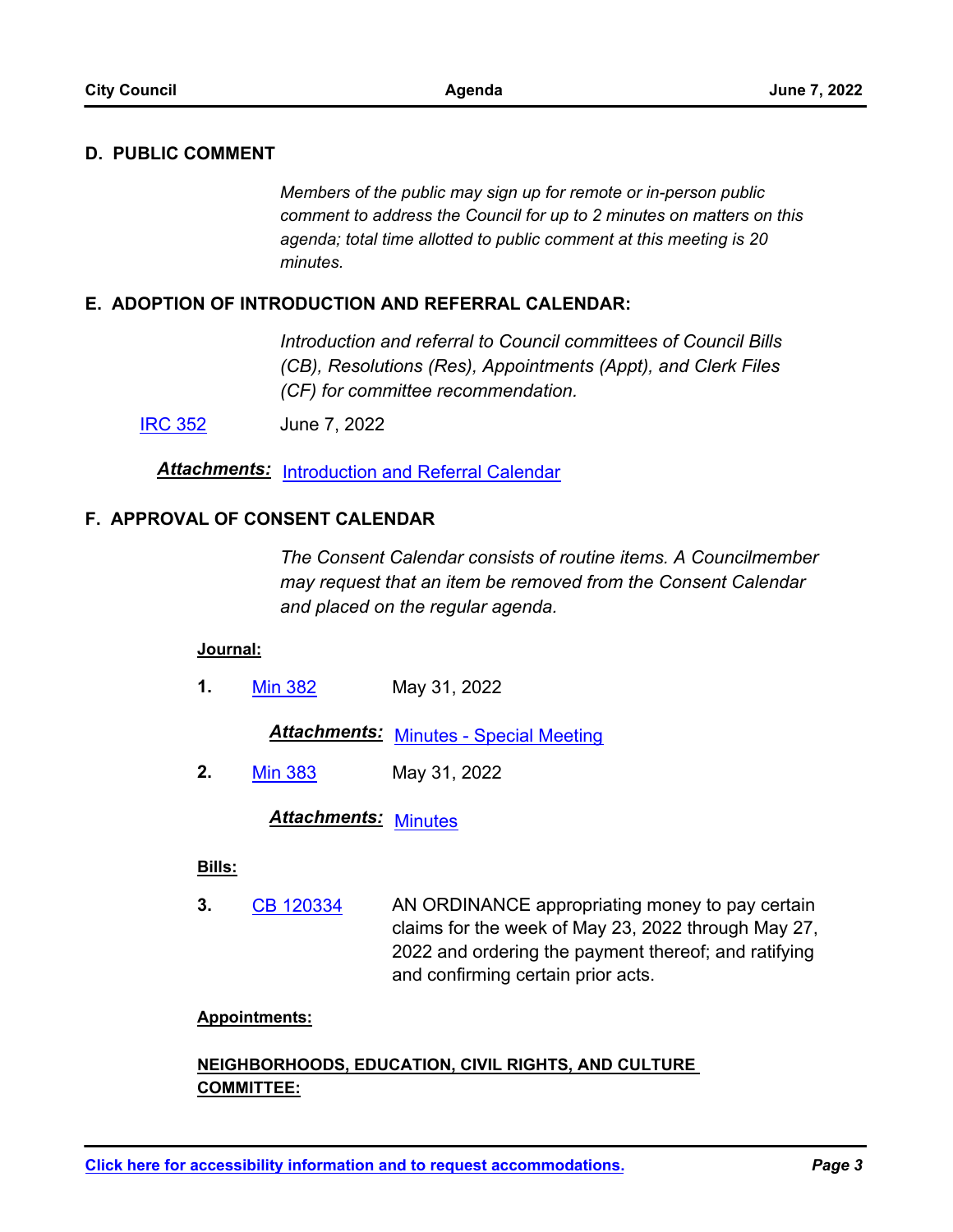| <b>City Council</b> |    |                      | Agenda                                                                                                                                          | June 7, 2022 |
|---------------------|----|----------------------|-------------------------------------------------------------------------------------------------------------------------------------------------|--------------|
|                     | 4. | <b>Appt 02174</b>    | Appointment of Pauline Adonis as member, Seattle<br>Youth Commission, for a term to August 31, 2023.                                            |              |
|                     |    |                      | The Committee recommends that City Council<br>confirm the Appointment (Appt).<br>In Favor: 3 - Morales, Sawant, Strauss<br><b>Opposed: None</b> |              |
|                     |    | <b>Attachments:</b>  | <b>Appointment Packet</b>                                                                                                                       |              |
|                     | 5. | <b>Appt 02175</b>    | Appointment of Tatiwyat Buck as member, Seattle<br>Youth Commission, for a term to August 31, 2023.                                             |              |
|                     |    |                      | The Committee recommends that City Council<br>confirm the Appointment (Appt).<br>In Favor: 3 - Morales, Sawant, Strauss<br><b>Opposed: None</b> |              |
|                     |    | <b>Attachments:</b>  | <b>Appointment Packet</b>                                                                                                                       |              |
|                     | 6. | <b>Appt 02176</b>    | Appointment of Caroline Carter as member, Seattle<br>Youth Commission, for a term to August 31, 2023.                                           |              |
|                     |    |                      | The Committee recommends that City Council<br>confirm the Appointment (Appt).<br>In Favor: 3 - Morales, Sawant, Strauss<br><b>Opposed: None</b> |              |
|                     |    | <u> Attachments:</u> | <b>Appointment Packet</b>                                                                                                                       |              |
|                     | 7. | <b>Appt 02178</b>    | Appointment of Kayla Haile as member, Seattle Youth<br>Commission, for a term to August 31, 2023.                                               |              |
|                     |    |                      | The Committee recommends that City Council<br>confirm the Appointment (Appt).<br>In Favor: 3 - Morales, Sawant, Strauss<br><b>Opposed: None</b> |              |
|                     |    | <b>Attachments:</b>  | <b>Appointment Packet</b>                                                                                                                       |              |
|                     | 8. | <b>Appt 02179</b>    | Appointment of Nyla Moxley as member, Seattle Youth<br>Commission, for a term to August 31, 2023.                                               |              |
|                     |    |                      | The Committee recommends that City Council<br>confirm the Appointment (Appt).<br>In Favor: 3 - Morales, Sawant, Strauss<br><b>Opposed: None</b> |              |
|                     |    |                      | <b>Attachments: Appointment Packet</b>                                                                                                          |              |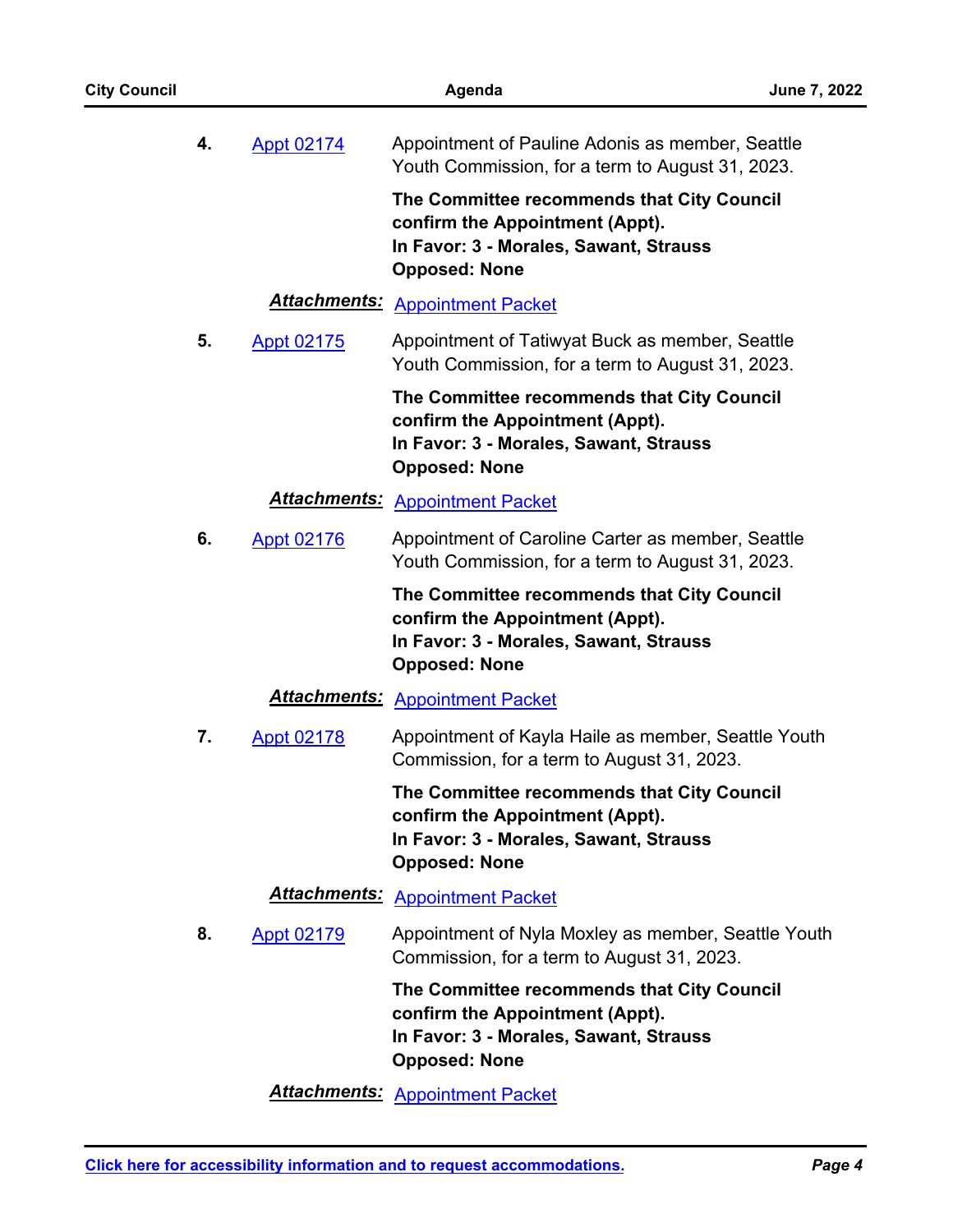| <b>City Council</b> |    | <b>June 7, 2022</b> |                                                                                                                                                 |  |
|---------------------|----|---------------------|-------------------------------------------------------------------------------------------------------------------------------------------------|--|
|                     | 9. | Appt 02192          | Reappointment of Steven Pray as member, Seattle<br>LGBTQ Commission, for a term to October 31, 2023.                                            |  |
|                     |    |                     | The Committee recommends that City Council<br>confirm the Appointment (Appt).<br>In Favor: 3 - Morales, Sawant, Strauss<br><b>Opposed: None</b> |  |
|                     |    |                     | <b>Attachments: Appointment Packet</b>                                                                                                          |  |

## **G. APPROVAL OF THE AGENDA**

### **H. COMMITTEE REPORTS**

*Discussion and vote on Council Bills (CB), Resolutions (Res), Appointments (Appt), and Clerk Files (CF).*

## **CITY COUNCIL:**

AN ORDINANCE relating to City employment; authorizing the execution of a collective bargaining agreement between The City of Seattle and the Seattle Police Management Association to be effective January 1, 2020 through December 31, 2023; and ratifying and confirming certain prior acts. **1.** [CB 120332](http://seattle.legistar.com/gateway.aspx?m=l&id=/matter.aspx?key=12893)

*Attachments:* [Att 1 - Agreement with SPMA](http://seattle.legistar.com/gateway.aspx?M=F&ID=854c84f6-a187-40ae-9bb3-306a5c7ab41f.docx)

## *Supporting*

**Documents:** [Summary and Fiscal Note](http://seattle.legistar.com/gateway.aspx?M=F&ID=b11d76a1-e2ec-4214-97ba-9ea1cc9e5a4c.docx) [Summary Att 1 - Agreement with SPMA \(Bill Draft\)](http://seattle.legistar.com/gateway.aspx?M=F&ID=63f07dd8-b665-48f1-8ce4-2bd193e9235f.docx)

### **NEIGHBORHOODS, EDUCATION, CIVIL RIGHTS, AND CULTURE COMMITTEE:**

Appointment of Hamdi Mohamed as Director, Office of Immigrant and Refugee Affairs. **2.** [Appt 02188](http://seattle.legistar.com/gateway.aspx?m=l&id=/matter.aspx?key=12906)

> **The Committee recommends that City Council confirm the Appointment (Appt). In Favor: 3 - Morales, Sawant, Strauss Opposed: None**

*Attachments:* [Appointment Packet](http://seattle.legistar.com/gateway.aspx?M=F&ID=48c3cae7-c1a7-4130-9b1f-13e4a0daaf01.pdf) [Confirmation Questions and Responses](http://seattle.legistar.com/gateway.aspx?M=F&ID=97f7b14f-bca3-4d10-88ce-61bc7679e386.pdf)

## **I. ITEMS REMOVED FROM CONSENT CALENDAR**